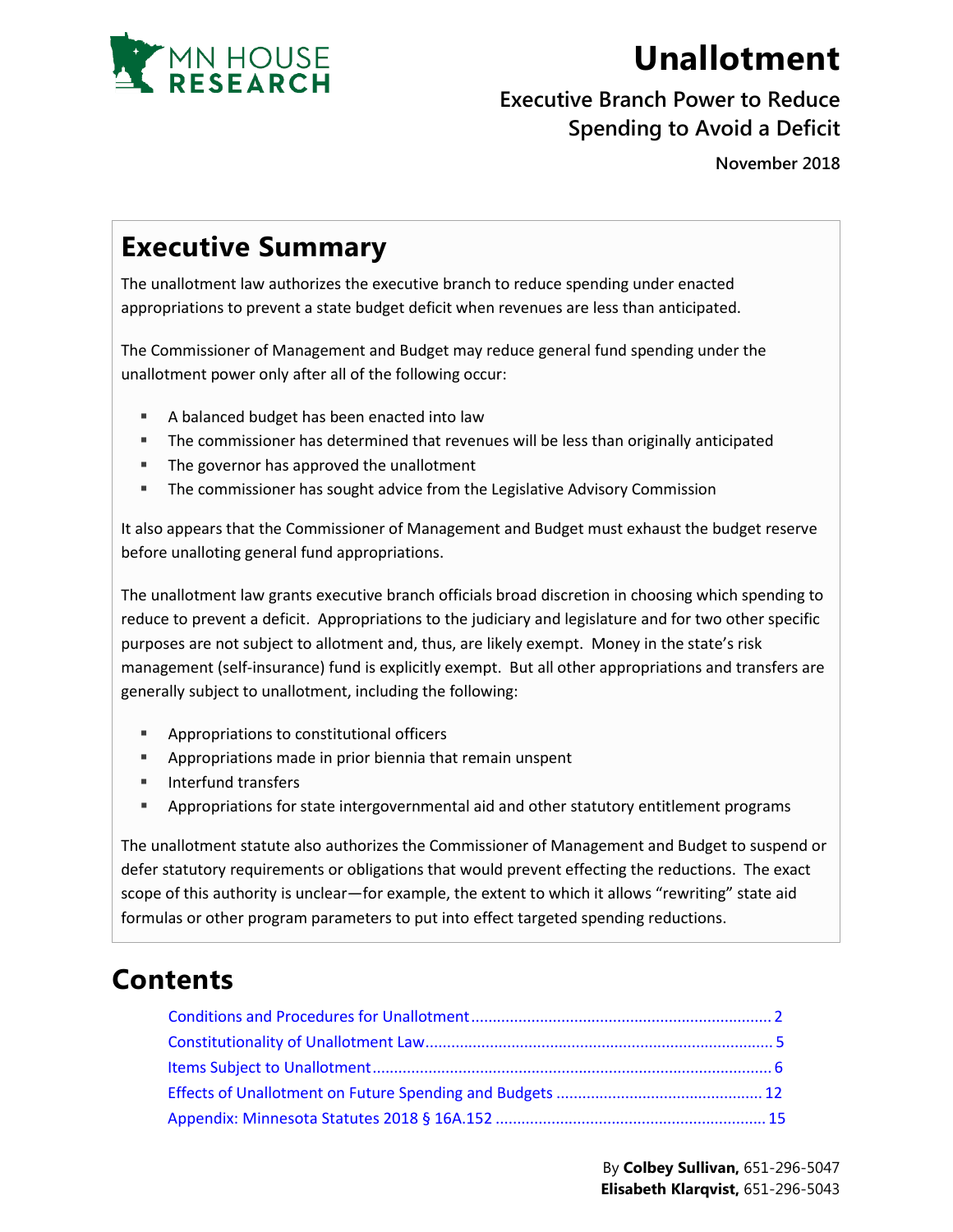### <span id="page-1-0"></span>**Conditions and Procedures for Unallotment**

The unallotment law<sup>[1](#page-1-1)</sup> specifies conditions under which the executive branch can reduce expenditures to prevent a budget deficit when revenues are less than anticipated. The key part of the law provides:

(a) If the commissioner [of management and budget<sup>[2](#page-1-2)</sup>] determines that probable receipts for the general fund will be less than anticipated, and that the amount available for the remainder of the biennium will be less than needed, the commissioner shall, with the approval of the governor, and after consulting the legislative advisory commission, reduce the amount in the budget reserve account as needed to balance expenditures with revenue.

(b) An additional deficit shall, with the approval of the governor, and after consulting the legislative advisory commission, be made up by reducing unexpended allotments of any prior appropriation or transfer. Notwithstanding any other law to the contrary, the commissioner is empowered to defer or suspend prior statutorily created obligations which would prevent effecting such reductions. (See Appendix A at the end of this publication for the complete text of [Minnesota Statutes, section 16A.152](https://www.revisor.mn.gov/statutes/cite/16a.152).)

#### **To use unallotment, MMB must determine that a deficit exists.**

The first prerequisite to unallotment is that the Commissioner of Minnesota Management and Budget (MMB) "determines that probable receipts for the general fund will be less than anticipated, and that the amount available for the remainder of the biennium will be less than needed ...."

The statute does not specify when or how the commissioner determines that a shortfall exists.<sup>[3](#page-1-3)</sup> For example, the statute does not require that this determination be made in connection with the state revenue and expenditure forecasts that the commissioner issues each February and November.<sup>[4](#page-1-4)</sup>

A forecast projecting a shortfall almost certainly would constitute a determination that "the amount available for the remainder of the biennium will be less than needed." It also is likely that the commissioner could make this determination without issuing a formal forecast.

#### **A balanced budget must be enacted before unallotment can be used.**

Although the language of the statute does not explicitly address this issue, the Minnesota Supreme Court has ruled that unallotment may not be used until a balanced budget has been enacted into law.

<span id="page-1-4"></span><sup>4</sup> The Commissioner of Management and Budget must prepare forecasts in November and February. [Minn. Stat.](https://www.revisor.mn.gov/statutes/cite/16A.103) [§16A.103.](https://www.revisor.mn.gov/statutes/cite/16A.103)

<span id="page-1-1"></span><sup>1</sup> [Minn. Stat. § 16A.152,](https://www.revisor.mn.gov/statutes/cite/16a.152) subd. 4.

<span id="page-1-2"></span><sup>&</sup>lt;sup>2</sup> Prior to 2009, the legislature vested the unallotment power in the commissioner of the Department of Finance, MMB's precursor agency.

<span id="page-1-3"></span><sup>&</sup>lt;sup>3</sup> The statute requires that the Commissioner of Management and Budget determine both that: (1) probable receipts for the general fund will be less than anticipated; and (2) the amount available for the remainder of the biennium will be less than needed. Thus, unallotment cannot be used if there is a sufficient general fund balance to cover a shortfall in receipts. It also appears that unallotment cannot be used if the projected general fund deficit is caused exclusively by higher than anticipated expenditures, instead of lower than expected receipts.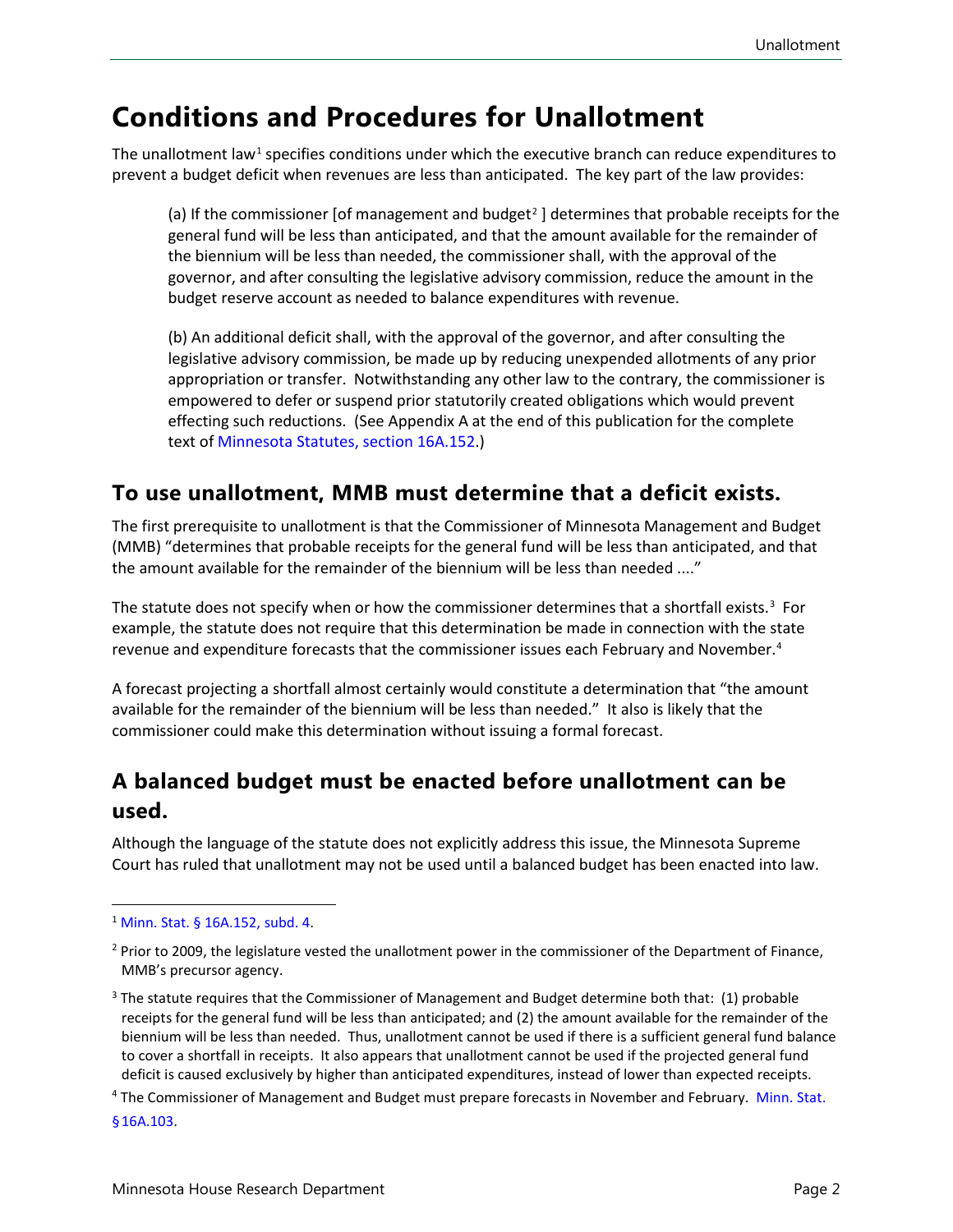The statute does not specify what the baseline revenues are that the commissioner must determine will now be "less than anticipated" to permit use of unallotment. In the 2010 case of *Brayton v. Pawlenty*, [5](#page-2-0) the Supreme Court held that these baseline revenues (at least initially) are to be determined by reference to an enacted, balanced budget for the biennium. In *Brayton*, Governor Tim Pawlenty vetoed a tax increase and used unallotment to reduce spending under enacted appropriations to match forecasted general fund revenue absent the tax increase. As a result, no balanced budget had been enacted. Thus, the *Brayton* decision requires enactment of a balanced budget before unallotment may be used.<sup>[6](#page-2-1)</sup>

#### **The governor must approve unallotments.**

After the Commissioner of Management and Budget determines that the amount available for the biennium is less than needed, the governor must approve the commissioner's actions before the commissioner can either reduce the amount in the budget reserve or reduce allotments.

#### **MMB must consult the Legislative Advisory Commission before unalloting and notify legislative committees afterwards.**

The Commissioner of Management and Budget must consult with the Legislative Advisory Commission (LAC)[7](#page-2-2) before reducing the amount in the budget reserve to deal with a projected budget deficit and before reducing allotments. The law requires only consultation with the LAC and does not give the LAC authority to act on the executive branch's proposed actions.

In other circumstances (e.g., review of federal funds), a separate law allows the Commissioner of Management and Budget to seek review by submitting requests to individual members of the LAC, without a commission meeting (unless one of the LAC members requests further review).<sup>[8](#page-2-3)</sup> The unallotment law does not specifically authorize this method of individual consultation, implying that consultation must be with the full LAC at a meeting.

<span id="page-2-0"></span><sup>5</sup> 781 N.W.2d 357 (Minn. 2010).

<span id="page-2-1"></span><sup>6</sup> In the words of the court:

<sup>[</sup>W]e cannot conclude that the Legislature intended to authorize the executive branch to use the unallotment process to balance the budget for an entire biennium when balanced spending and revenue legislation has not been initially agreed upon by the Legislature and the Governor. Instead, we conclude that the Legislature intended the unallotment authority to serve the more narrow purpose of providing a mechanism by which the executive branch could address unanticipated deficits that occur after a balanced budget has previously been enacted. *Brayton*, 781 N.W.2d at 366-67 (footnote omitted).

<span id="page-2-2"></span> $<sup>7</sup>$  The LAC consists of six members: the majority leader of the Senate and the speaker of the House (or their</sup> designees); the chairs of the Senate committee on finance and the House committee on ways and means; and the chairs of the Senate and House budget committees or divisions "responsible for overseeing the items being considered." [Minn. Stat. § 3.30.](https://www.revisor.mn.gov/statutes/cite/3.30) It is not clear who the appropriate budget committee chairs would be to consider proposed uses of the budget reserve or proposed unallotments. For an unallotment that affects items within more than one budget committee or division, the LAC has held these meetings with an expanded membership (beyond the statutory six members) that includes all of the affected budget committee chairs.

<span id="page-2-3"></span><sup>8</sup> *See* [Minn. Stat. §§ 3.30, subd. 2](https://www.revisor.mn.gov/statutes/cite/3.30) ("A recommendation of the commission must be made at a meeting of the commission unless a written recommendation is signed by all the members entitled to vote on the item.") and 3.3005 (federal money expenditure review).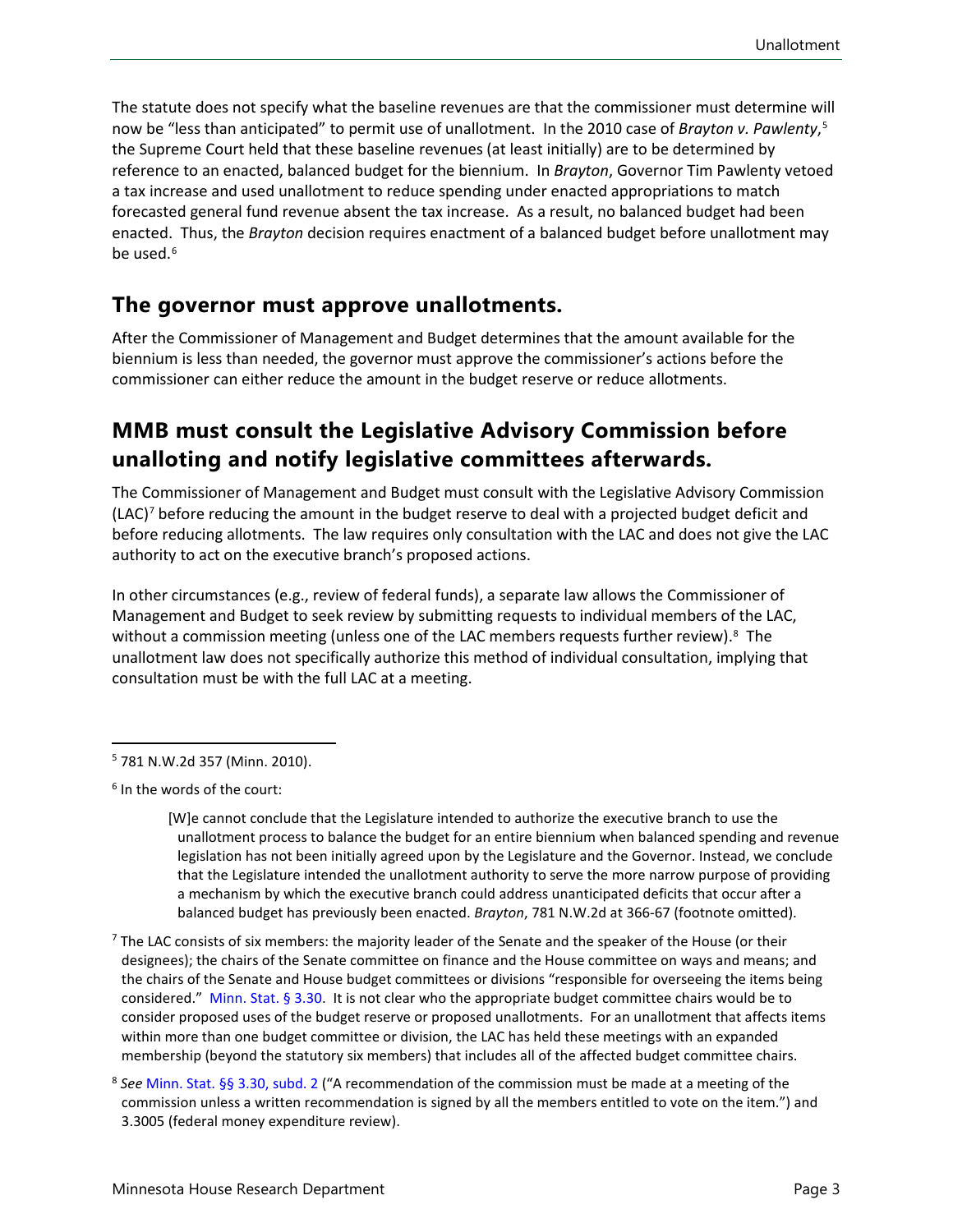The commissioner also must notify certain legislative committees within 15 days after reducing allotments. The notice must be written and must specify:

- 1) the amount of the reduction in the allotment;
- 2) the agency and programs affected;
- 3) the amount of any payment withheld; and
- 4) any additional information the commissioner determines is appropriate.<sup>[9](#page-3-0)</sup>

#### **The budget reserve likely must be exhausted before unallotment can be used.**

The executive branch clearly **may** use the budget reserve account to help eliminate an anticipated general fund shortfall. It appears that the executive branch **must** use the budget reserve account before using unallotment authority, although this is not clear.

The law provides that when the Commissioner of Management and Budget determines that a shortfall exists, "the commissioner shall, with the approval of the governor, and after consulting the Legislative Advisory Commission, reduce the amount in the budget reserve account as needed to balance expenditures with revenue."<sup>[10](#page-3-1)</sup>

The use of the word "shall" suggests that use of the budget reserve account is a mandatory first step in eliminating a projected shortfall.<sup>11</sup> However, the fact that the statute requires approval of the governor creates some ambiguity. Arguably, the governor could disapprove use of the budget reserve—if the governor had no authority, the language requiring his or her approval arguably would be meaningless.<sup>[12](#page-3-3)</sup> On the other hand, the approval of the governor could be read to refer not to use of the budget reserve, but rather to the determination that there is a general fund shortfall.

The legislative history appears to support the interpretation that the commissioner must use the entire budget reserve before unalloting. Until 1983, the law permitted the executive branch: (a) to make transfers from the budget reserve account; (b) to reduce allotments; or (c) to make any combination of transfers and reductions. In 1983, the legislature eliminated executive branch authority to make any combination of budget reserve transfers and reductions and replaced it with language authorizing unallotment to make up any "additional deficit" (implying that the budget reserve must be used first)[.13](#page-3-4) 

<span id="page-3-0"></span><sup>9</sup> [Minn. Stat. § 16A.152,](https://www.revisor.mn.gov/statutes/cite/16a.152) subd. 6.

<span id="page-3-1"></span><sup>10</sup> [Minn. Stat. § 16A.152,](https://www.revisor.mn.gov/statutes/cite/16a.152) subd. 4(a).

<span id="page-3-2"></span> $11$  [Minn. Stat. § 645.44, subd. 16](https://www.revisor.mn.gov/statutes/cite/645.44) (defining "shall" as "mandatory").

<span id="page-3-3"></span> $12$  Language in another subdivision, governing use of the budget reserve, provides that "The budget reserve may be used when a negative budgetary balance is projected and when objective measures, such as reduced growth in total wages, retail sales, or employment, reflect downturns in the state's economy." Minn. Stat. [§ 16A.152, subd.](https://www.revisor.mn.gov/statutes/cite/16a.152) [3](https://www.revisor.mn.gov/statutes/cite/16a.152). The use of the term "may" in this subdivision could be used to support an argument that unallotment can be used before using the budget reserve.

<span id="page-3-4"></span><sup>13</sup> [Laws 1983, ch. 342, art. 18, §](https://www.revisor.mn.gov/laws/1983/0/Session+Law/Chapter/342/) 1.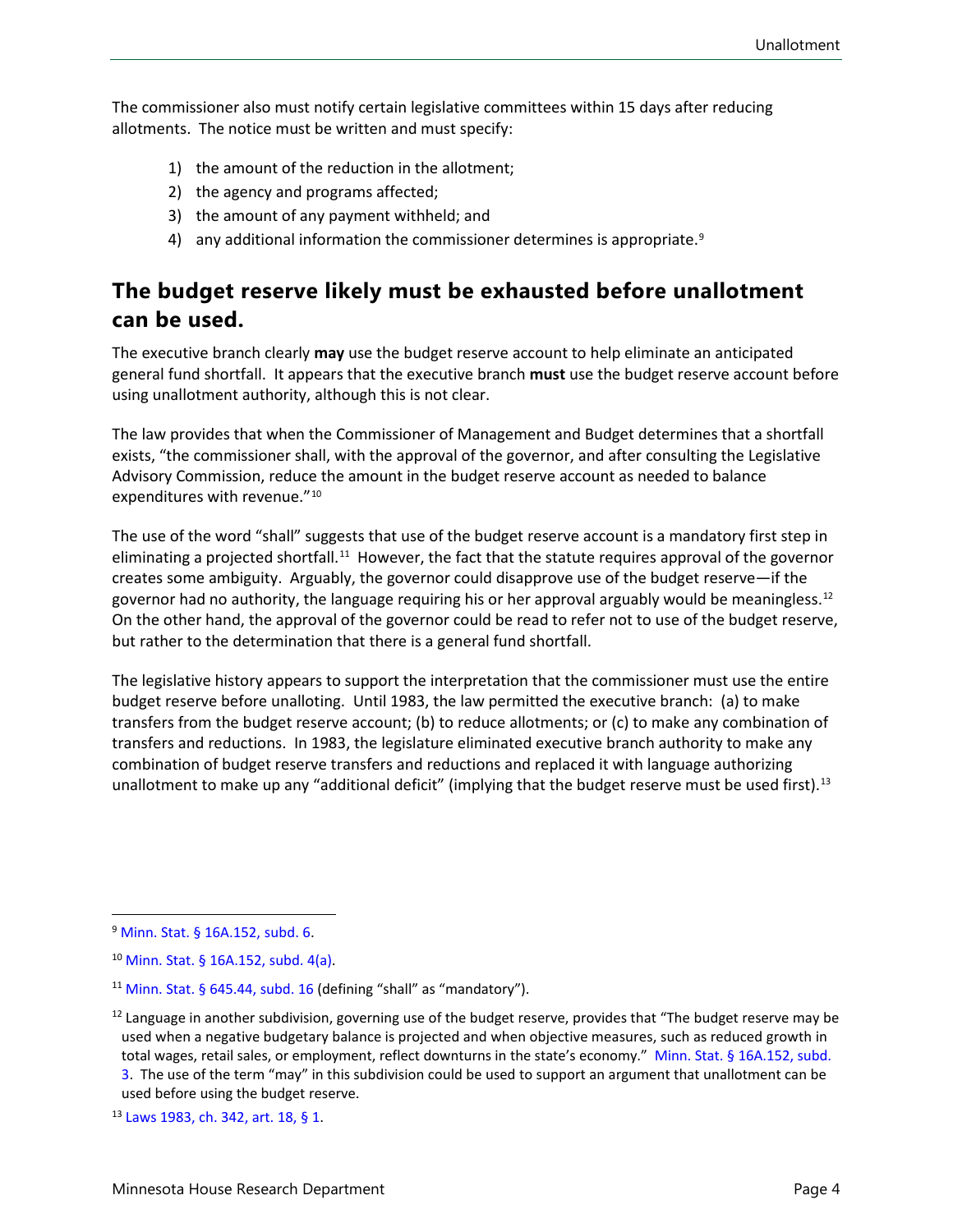Although use of the budget reserve was not an issue in the *Brayton* case (it had already been exhausted), the dissenting justices viewed using the budget reserve as mandatory.<sup>[14](#page-4-1)</sup>

#### **The law does not impose specific timing requirements on the use of unallotment.**

The statutory duty to reduce allotments is mandatory to the extent needed to make up a projected deficit not solved by use of the budget reserve account. However, the statute does not specify a timetable. To be effective, unallotment would have to occur in time to eliminate the projected deficit within the biennium. Arguably, the Commissioner of Management and Budget must unallot immediately once the statutory conditions that require unallotment have been determined to exist, and the commissioner has approval of the governor and has consulted the LAC. However, the authors understand that it has been common for commissioners and governors to wait until after the legislature had an opportunity to rewrite the budget before unallotting. The requirement to obtain the governor's approval and to consult with the LAC may imply that the commissioner has some discretion in the timing of unallotment.

# <span id="page-4-0"></span>**Constitutionality of Unallotment Law**

Because the unallotment law grants the executive branch extraordinary power to modify appropriations enacted by law, some have questioned whether this is an unconstitutional delegation of legislative power to the executive branch. In one case, *Rukavina v. Pawlenty*, the Minnesota Court of Appeals held that unallotment authority does not unconstitutionally delegate legislative power. Rather, it enables the executive branch to protect the state from financial crisis in a manner designated by the legislature.<sup>[15](#page-4-2)</sup>

In *Brayton v. Pawlenty*, the plaintiffs challenged the constitutionality of the statute as applied in that case. However, the Supreme Court invalidated the unallotment at issue as not authorized by the statute and, thus, did not reach the statute's constitutionality. Two justices who concurred in the court's opinion noted that the "sweeping discretion" granted to the executive branch by the statute "raises serious separation of powers concerns."<sup>16</sup> In contrast, the three dissenting justices concluded that the unallotment statute does not unconstitutionally delegate legislative power to the executive branch because it provides sufficient controls to guide and restrict the Commissioner of Management and Budget's use of this authority.[17](#page-4-4)

<span id="page-4-1"></span><sup>&</sup>lt;sup>14</sup> "[T]he Commissioner must first exhaust the budget reserve account before invoking the unallotment authority." *Brayton*, 781 N.W.2d at 378 (Gildea, L., dissenting).

<span id="page-4-2"></span><sup>15</sup> *Rukavina v. Pawlenty*, 684 N.W.2d 525, 535 (Minn. App.), *review denied* (Minn. 2004).

<span id="page-4-3"></span><sup>16</sup> *Brayton*, 781 N.W.2d at 369 (Page, A., and Anderson, P., concurring).

<span id="page-4-4"></span><sup>17</sup> *Id.* at 375-81 (Gildea, L., dissenting).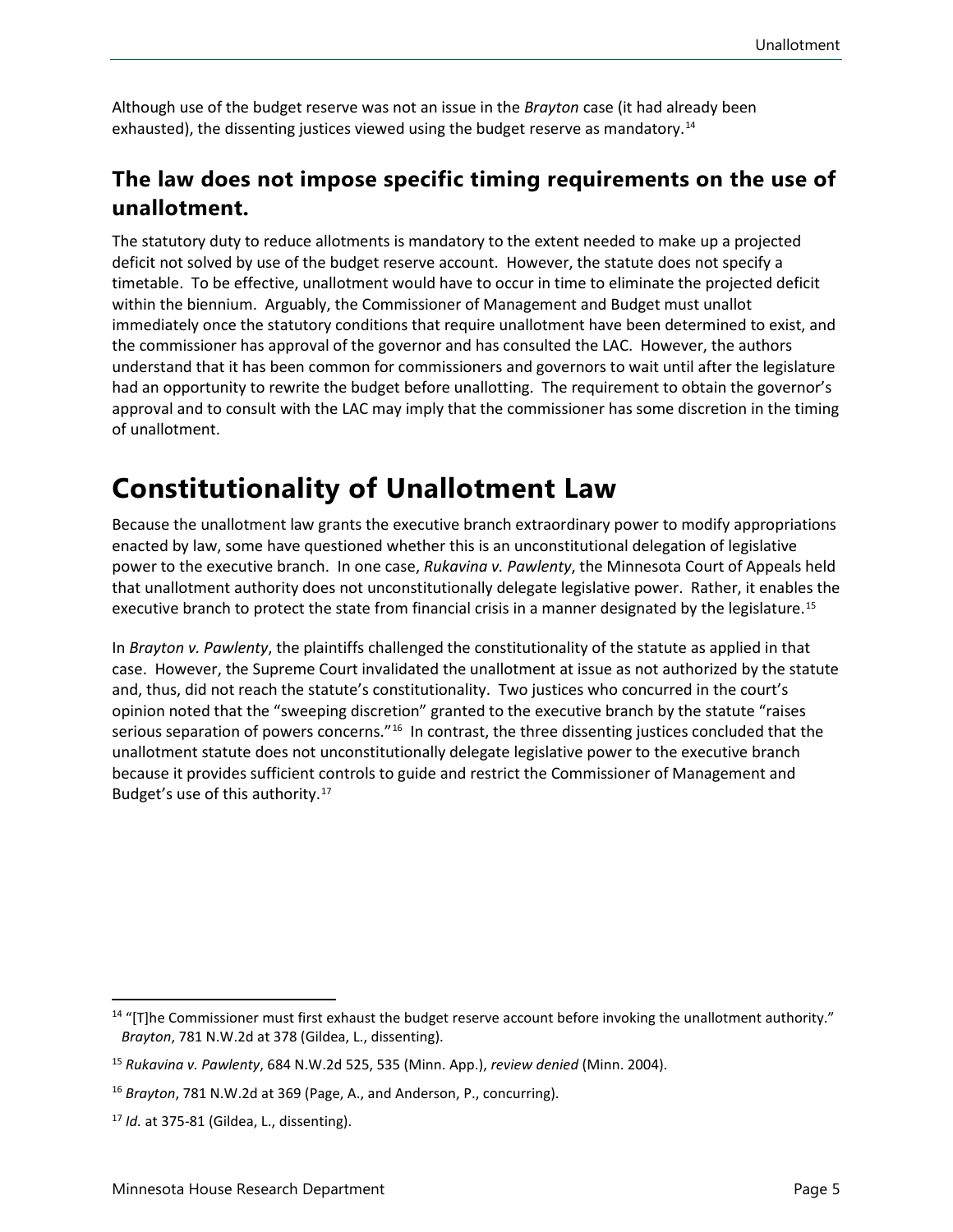### <span id="page-5-0"></span>**Items Subject to Unallotment**

#### **Allotments are administrative limits on appropriations.**

Since the unallotment authority applies to "allotments" of appropriations, it is important to determine what an allotment is. The statute defines an allotment as:

"Allotment" means a limit placed by the commissioner [of management and budget] on the amount to be spent or encumbered during a period of time pursuant to an appropriation.[18](#page-5-1)

Under this definition, an allotment is an administrative limit the Commissioner of Management and Budget places on the spending of an appropriation. An allotment may limit the amount of an appropriation that can be spent in a specific period of time (e.g., a month or quarter).

#### **The law imposes few limits on the type or amounts of appropriations that may be unalloted.**

When the appropriate circumstances exist and the appropriate process has been followed, the commissioner appears to have broad authority to reduce allotments as necessary to erase the deficit.

- No programs are exempt from the unallotment authority.<sup>[19](#page-5-2)</sup>
- **The commissioner is not required to make across-the-board cuts.**
- No maximum percentage limits how much the commissioner can cut from any program.[20](#page-5-3)
- **The statute authorizes the commissioner to defer or suspend statutory obligations that would** otherwise prevent the unallotment.

The statute contains two further provisions governing unallotment:

(d) In reducing allotments, the commissioner may consider other sources of revenue available to recipients of state appropriations and may apply allotment reductions based on all sources of revenue available.

<span id="page-5-1"></span><sup>18</sup> [Minn. Stat. § 16A.011,](https://www.revisor.mn.gov/statutes/cite/16A.011) subd. 3.

<span id="page-5-2"></span><sup>&</sup>lt;sup>19</sup> The legislature has enacted some narrow exceptions to this general rule. [Minn. Stat. §§](https://www.revisor.mn.gov/statutes/cite/16B.85) 16B.85, subd. 2(e) (risk management fund); [477A.011, subd. 36\(y\)](https://www.revisor.mn.gov/statutes/cite/477A.011) (onetime 2010 local government aid payment to the city of Coon Rapids—the legislature repealed this provision in 2013).

<span id="page-5-3"></span><sup>&</sup>lt;sup>20</sup> By contrast, in a temporary provision enacted in 1993, the legislature required the Commissioner of Finance to uniformly unallot all appropriations in November 1993 if the forecast indicated the budget reserve and cash flow account would not be funded at \$400 million for the 1994-95 biennium. [Laws 1993, 1st spec. sess., ch. 4, §](https://www.revisor.mn.gov/laws/1993/1/Session+Law/Chapter/4/) 2 The law limited the unallotment to no more than 1 percent of biennial appropriations. Various appropriations were exempted, such as those for debt service, maximum effort school loans, and Aid to Families with Dependent Children. Because revenue exceeded the original estimates, the commissioner did not unallot appropriations in November 1993.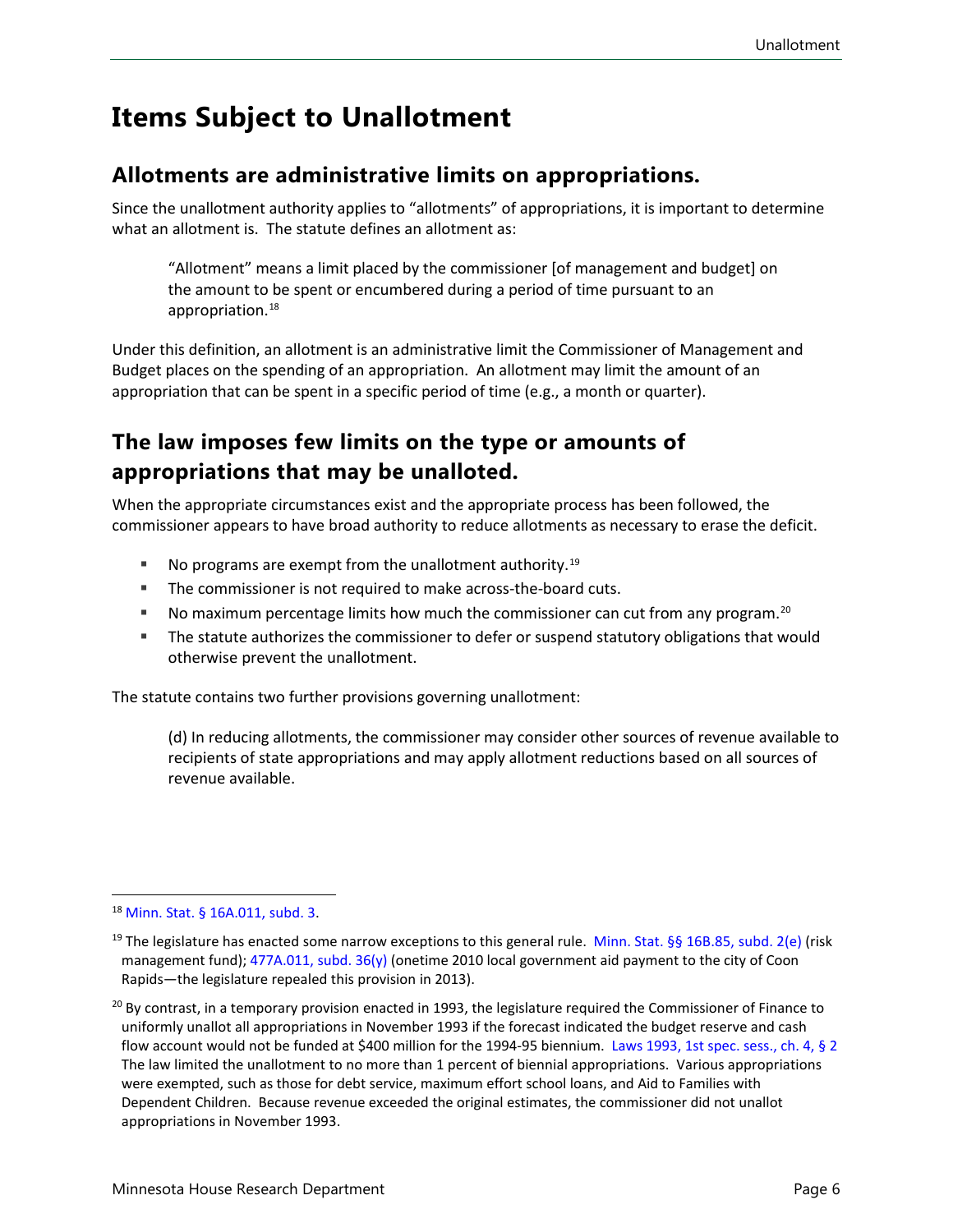(e) In like manner, the commissioner shall reduce allotments to an agency by the amount of any saving that can be made over previous spending plans through a reduction in prices or other cause.

Paragraph (d) seems purely discretionary and provides the commissioner additional flexibility in reducing allotments.[21](#page-6-0)

Paragraph (e), on the other hand, is mandatory. The commissioner is required to reduce allotments by the amount of savings that can be achieved. Arguably, these reductions must occur before the commissioner reduces other allotments.

#### **The exact scope of MMB's authority to divide appropriations into allotments is unclear.**

The statute explicitly authorizes the Commissioner of Management and Budget to set "allotment periods."<sup>22</sup> The statute may also authorize the commissioner to set allotments as part of the power to approve agency spending plans. These plans, by statute, must certify "the amount required for each activity is accurate and is consistent with legislative intent...."<sup>[23](#page-6-2)</sup> It is not clear that the commissioner has broader authority to define allotments as to other aspects of an appropriation.

#### **Unallotment likely does not apply to appropriations for the judiciary or legislature.**

The unallotment statute does not specifically exempt appropriations to the legislative or judicial branches. However, [Minnesota Statutes,](https://www.revisor.mn.gov/statutes/cite/16A.14) section 16A.14, subdivision 2a, provides that:

The allotment and encumbrance system does not apply to:

- 1) appropriations for the courts or the legislature;
- 2) payment of unemployment benefits; and
- 3) transactions within the defined contribution funds administered by the Minnesota State Retirement System.

If the courts and the legislature are not subject to the allotment system, it is likely they are not subject to the executive authority to reduce allotments.<sup>24</sup>

<span id="page-6-0"></span><sup>&</sup>lt;sup>21</sup> For example, one method of cutting aids to counties and cities is to reduce aid payments based on the local government's amount of "levy plus aid," rather than simply the amount of state aid received. This can spread the cuts across cities and counties in proportion to their total budget resources, rather than the amount of state money they receive. The legislature may have added paragraph (d) to grant the Commissioner of Management and Budget this type of flexibility, as discussed later in this publication.

<span id="page-6-1"></span><sup>22</sup> [Minn. Stat. § 16A.14, subd. 1.](https://www.revisor.mn.gov/statutes/cite/16A.14)

<span id="page-6-2"></span><sup>23</sup> [Minn. Stat. § 16A.14, subd. 3](https://www.revisor.mn.gov/statutes/cite/16A.14).

<span id="page-6-3"></span><sup>&</sup>lt;sup>24</sup> In 1986, the executive branch unallotted funds from the appropriations to the legislature and the judicial branch. In 2003, the governor issued an unallotment order that applied to the legislative and judicial branches. The Senate and the judicial branch objected to the unallotment as illegal. Patricia Lopez, "Did Pawlenty prune wrong branches?" *Star Tribune* (Feb. 12, 2003). This dispute was resolved without the executive branch explicitly conceding that the unallotment power did not apply, but with both branches agreeing to "voluntary" reductions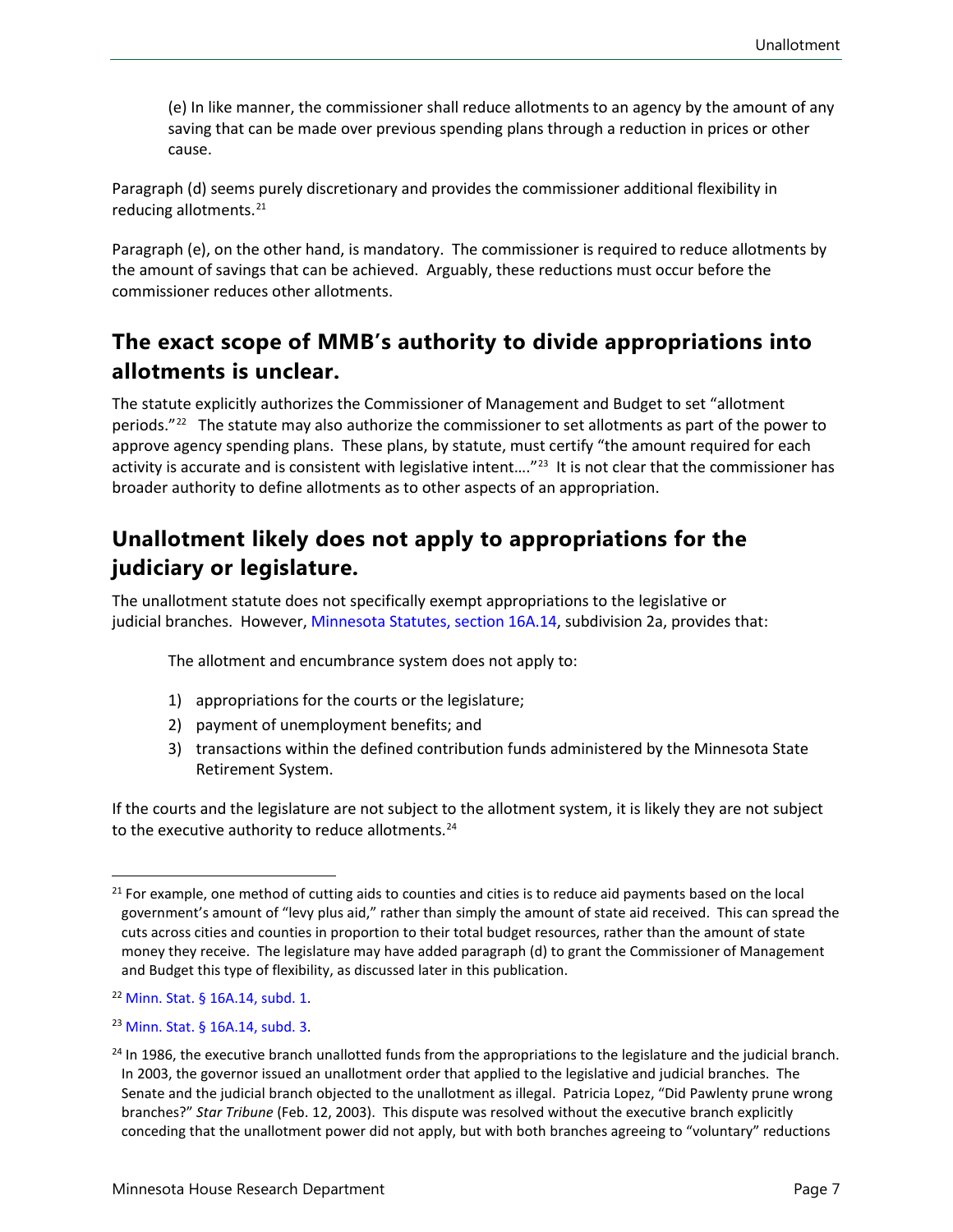#### **Appropriations to constitutional officers likely can be unalloted.**

Unlike appropriations to the judiciary and legislature, the unallotment authority appears to apply to appropriations to constitutional officers (the governor, lieutenant governor, secretary of state, auditor, and attorney general). Neither the statutory definition of allotment nor the unallotment statute exempts appropriations to constitutional officers. However, the state constitution likely imposes some outer limits on unallotting appropriations to constitutional officers.

For example, it would probably not be permissible to unallot the entire budget of a constitutional officer and expect either that other state agencies would carry out the officer's functions or that the functions would not be performed at all. In the *Mattson* case,[25](#page-7-0) the Minnesota Supreme Court held a law that transferred the state treasurer's functions and appropriations to other state agencies was unconstitutional because it violated the constitution's distribution of executive powers among the constitutional officers. Any unallotment of appropriations to a constitutional officer would likely be analyzed from the perspective of its impact on the constitutional duties and responsibilities of the affected officer.

#### **Unspent appropriations for prior biennia may be unalloted.**

The unallotment provisions explicitly extend to any "unexpended allotments of any prior appropriation or transfer."<sup>[26](#page-7-1)</sup> The Court of Appeals in 2004 held that this allowed unallotment of appropriations and transfers made in previous biennia that were still unspent.[27](#page-7-2) Most appropriations lapse by the end of the biennium,<sup>[28](#page-7-3)</sup> so this authority does not have wide application. However, some appropriations, either by their own terms or by statute (e.g., appropriations for permanent improvements) do not lapse and are subject to unallotment.<sup>[29](#page-7-4)</sup>

I hope that you might volunteer to participate in this effort to meet balanced budget requirements. I have made a similar request to the courts.

Copy of letter in authors' files.

The dissent in *Brayton* states that the statute exempts the judiciary and legislature from the unallotment power. *Brayton*, 781 N.W.2d at 379 (Gildea, L., dissenting).

- <span id="page-7-2"></span><sup>27</sup> *Rukavina*, 684 N.W.2d at 534.
- <span id="page-7-3"></span><sup>28</sup> [Minn. Stat. § 16A.28](https://www.revisor.mn.gov/statutes/cite/16A.28).

of the amounts specified in the original order. "Three government branches settle dispute on budget cuts," *Star Tribune* (Feb. 13, 2003). In a letter to Speaker Steve Sviggum, Commissioner of Finance Dan McElroy stated:

I understand that there are some concerns about the unallotment process and how it may or may not apply to the legislature and the courts. I recognize that there are differences in the encumbrance processes that state agencies must follow, and as a result, propose another way to resolve the issue.

<span id="page-7-0"></span><sup>25</sup> *State ex rel. Mattson v. Kiedrowski*, 391 N.W.2d 777 (Minn. 1986). In contrast, the Minnesota Supreme Court held that a state statute modifying the duties of the state auditor did not violate the separation of powers clause, in part because the statute allowed the state auditor to retain significant duties and responsibilities for audits of Minnesota counties. *Otto v. Wright County*, 910 N.W.2d 446 (Minn. 2018).

<span id="page-7-1"></span> $26$  [Minn. Stat. § 16A.152,](https://www.revisor.mn.gov/statutes/cite/16a.152) subd. 4(b) [emphasis added].

<span id="page-7-4"></span> $29$  [Minn. Stat. § 16A.28, subd. 5](https://www.revisor.mn.gov/statutes/cite/16A.28) (appropriations for permanent improvements do not lapse). Many appropriations for permanent improvements are made from the bond proceeds fund. These appropriations could not be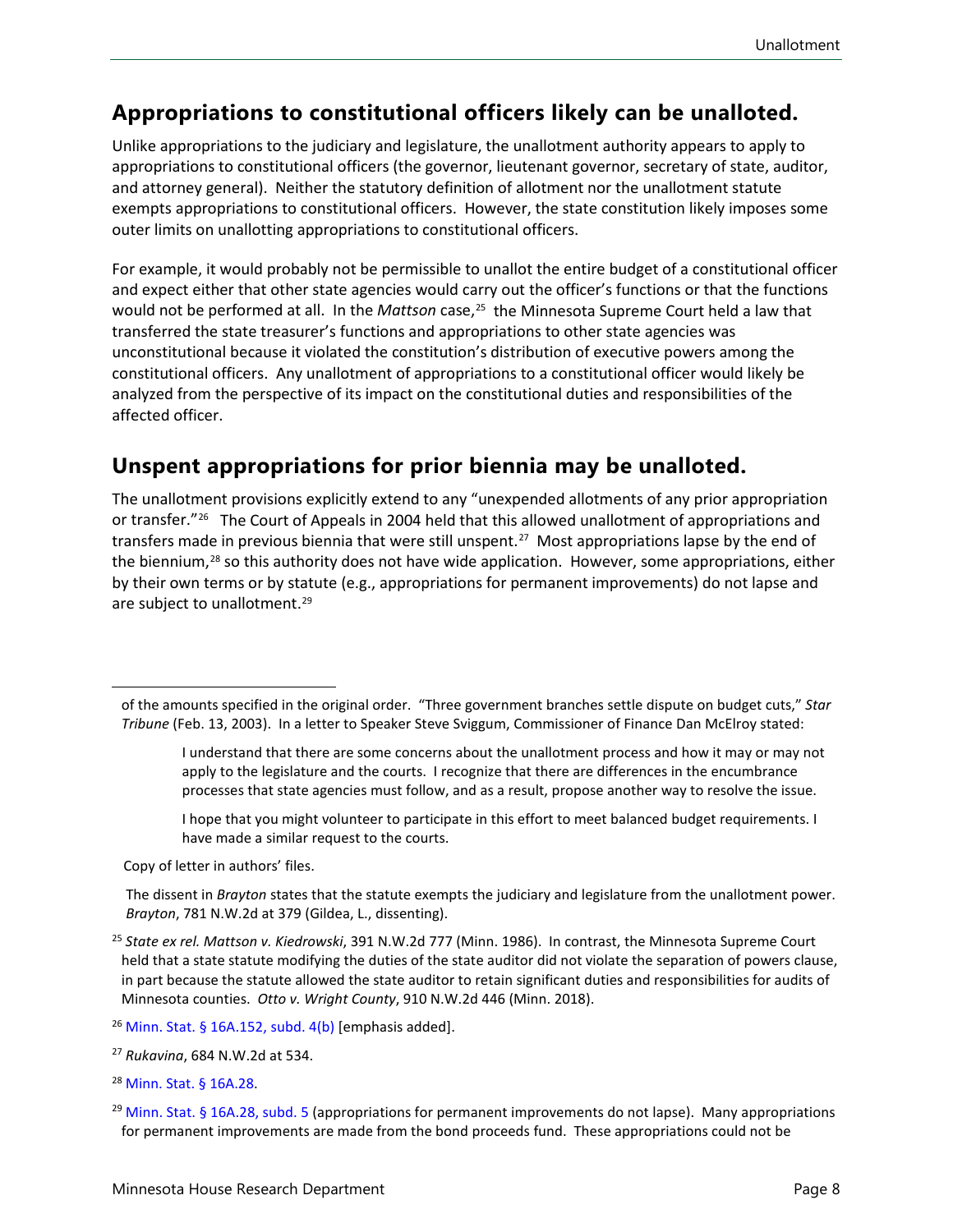#### **MMB may unallot interfund transfers.**

Interfund transfers may be unallotted if the transfer is made from the general fund to another fund. This authority likely also applies to prior transfers from the undesignated portion of the general fund to an account within the fund (e.g., the stadium reserve account).

The general unallotment provisions apply to "any prior appropriation *or transfer*."[30](#page-8-0) Unlike typical appropriations, however, the timing of unallotment of an interfund transfer raises questions. As a practical matter, once a regular appropriation has been spent, it can no longer be unallotted. The money is simply no longer in the state treasury; it has been used to pay salaries, to award aid or other finance assistance, or to purchase goods and services. In the language of the unallotment statute, this allotment has been expended. $31$  However, for a transfer, this may not be case. The money may have been transferred from the general fund to a dedicated fund but may remain unspent in the dedicated fund, or it may be unclear if the money has been spent when the dedicated fund receives money from both transfers and other sources.

A 2004 Court of Appeals case addressed this issue.<sup>[32](#page-8-2)</sup> In 2003, the Commissioner of Finance unalloted \$49 million of interfund transfers from the general fund to the Minnesota Minerals 21st Century Fund. The transfers had been made before the biennium in which the deficit occurred, but money remained in the minerals fund.<sup>33</sup> The court rejected the plaintiffs' argument that the transfer was "expended" when the transfer was completed and held that the money remaining in the minerals fund was in fact "unexpended" within the meaning of the unallotment statute. $34$  Implicitly, the court held that the transferred money must be paid out of the state treasury to be expended.<sup>[35](#page-8-5)</sup>

#### **MMB may eliminate deficits in nongeneral funds with unallotment with fewer prerequisites.**

[Minnesota Statutes, section 16A.152,](https://www.revisor.mn.gov/statutes/cite/16a.152) subdivision 4(c), provides for reductions in allotments in funds other than the general fund as needed to eliminate projected shortfalls in those funds. For the purpose of unallotment, each fund is considered separately. If a deficit is projected in the current biennium in a

unalloted to solve a general fund budget deficit. However, unexpended general fund appropriations for permanent improvements from prior biennia could be unalloted.

<span id="page-8-0"></span> $30$  [Minn. Stat. § 16A.152,](https://www.revisor.mn.gov/statutes/cite/16a.152) subd. 4(b) [emphasis added].

<span id="page-8-1"></span><sup>&</sup>lt;sup>31</sup> The statutory authority applies to "unexpended allotments." [Minn. Stat. § 16A.152, subd. 4\(b\).](https://www.revisor.mn.gov/statutes/cite/16a.152)

<span id="page-8-2"></span><sup>32</sup> *Rukavina*, 684 N.W.2d 525.

<span id="page-8-3"></span> $33$  According to the court, the legislature appropriated or transferred "approximately \$60 million" to the fund. At the time of the unallotment, no money in the fund was "encumbered or obligated" for any project. Id. at 529. Although it is not explicitly stated in the court's opinion, these transfers or appropriations were made in 1999, 2000, and 2001. The deficit resulting in the unallotment occurred in the fiscal year 2002-03 biennium.

<span id="page-8-4"></span><sup>34</sup> *Id.* at 534-35.

<span id="page-8-5"></span> $35$  In this case, all of the money in the fund originated with the interfund transfers or appropriations. As a result, the court did not need to face the issue of how to determine whether a transfer was unexpended when a fund has both direct revenues (e.g., fees or tax revenues deposited in the fund) and interfund transfers and some of this money had been paid out of the state treasury. In such a case, unless the appropriation specifies the source of the funding (beyond the fund), it may be unclear whether the transferred funds or the fund's direct revenues were expended. For example, should a "first-in-first-out" rule apply to determine the source of the money expended?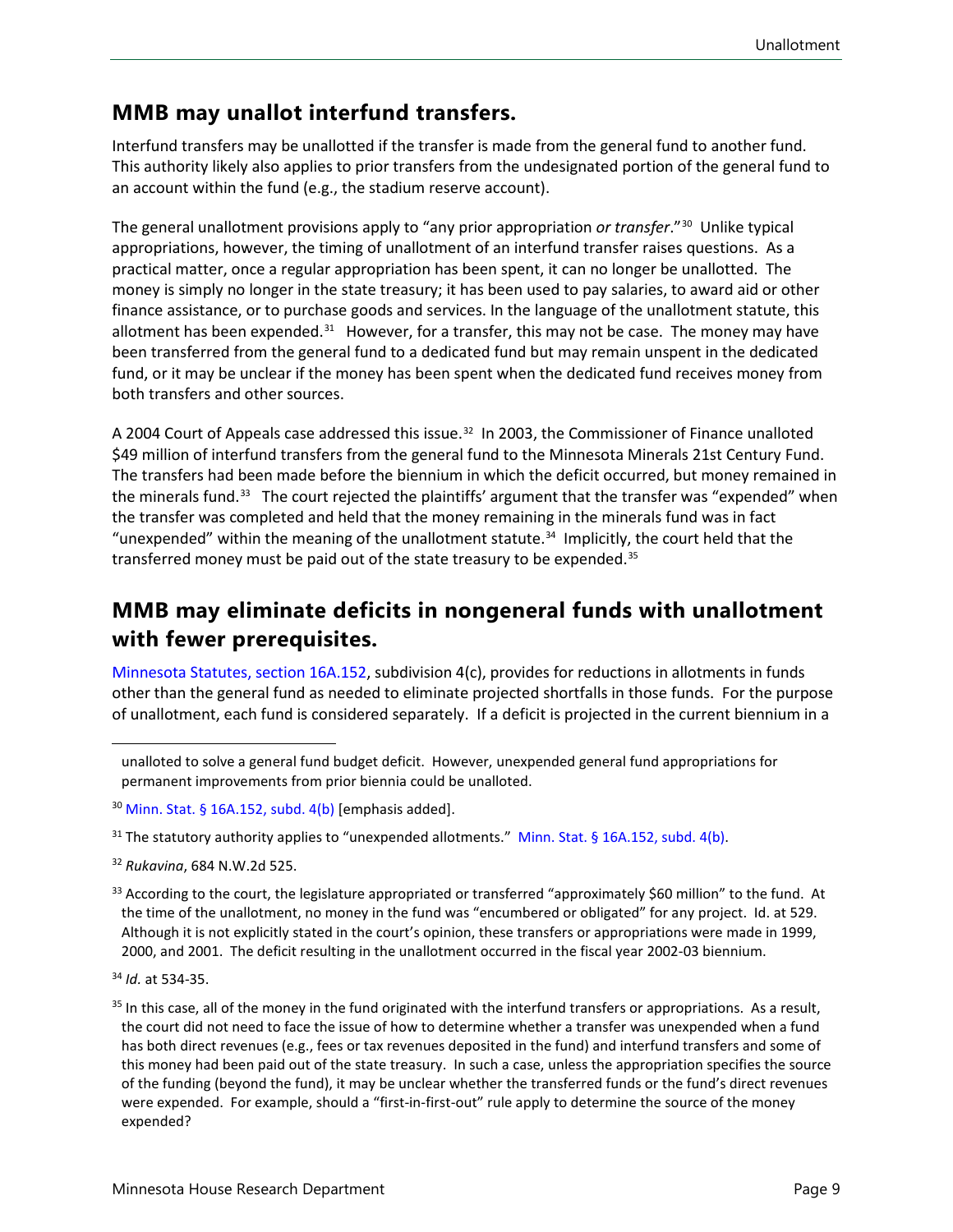fund other than the general fund, the commissioner may unallot appropriations from that fund without first consulting the Legislative Advisory Commission, obtaining the governor's approval, or drawing down the budget reserve.

#### **Unallotment likely does not apply to a requirement to deposit revenues in a special fund.**

It is likely not permissible to unallot deposits of revenue into special funds in order to increase general fund resources. As described above, the statute allows unallotting transfers from the general fund to another fund. But a provision directing the deposit of money in a dedicated fund, outside of the general fund, is not an appropriation for which an allotment may be established. Thus, there is no allotment to reduce. Appropriations are authorizations to "expend or encumber an amount in the treasury."[36](#page-9-0) These deposit provisions do not permit spending of the revenue. Rather, they simply direct an executive branch official to place receipts from a specific source into the separate fund. A separate legislative appropriation is required to permit spending of the money. These appropriations can be unallotted, but doing so will not provide resources to the general fund.

#### **The unallotment power applies to appropriations for state aid payments.**

The unallotment power likely extends to appropriations of state aid to schools and other local government units. The power of the Commissioner of Management and Budget to reduce allotments to prevent a general fund deficit applies to all general fund appropriations; the statute does not exempt or limit the appropriations to which it applies.<sup>[37](#page-9-1)</sup> Thus, it seems reasonable to conclude that the unallotment power provided in [Minnesota Statutes, section 16A.152](https://www.revisor.mn.gov/statutes/cite/16a.152) includes allotments of appropriations of state aids. This interpretation is confirmed by past practices and the history of amendments to the statute. During the early 1980s, the Commissioner of Finance unallotted both school aid and aid to cities and counties.<sup>[38](#page-9-2)</sup> For a short period of time during 1981, the unallotment statute provided an exemption for state aid paid to school districts.<sup>[39](#page-9-3)</sup> Since then, the statute has not limited the types of appropriations that may be unallotted.

As discussed above, the statute allows allotments that limit payments under an appropriation during a specific period of time. With this authority, the commissioner could reduce the allotment of local government aid to be paid in July, while not reducing the allotment for December.

<span id="page-9-0"></span><sup>36</sup> [Minn. Stat. § 16A.011,](https://www.revisor.mn.gov/statutes/cite/16A.011) subd. 4.

<span id="page-9-1"></span><sup>&</sup>lt;sup>37</sup> As described above, certain appropriations are not subject to the allotment system, such as appropriations to the legislative and judicial branches of government.

<span id="page-9-2"></span><sup>&</sup>lt;sup>38</sup> Letter from Val Vikmanis, Acting Commissioner of Finance to Speaker Harry Sieben (Jan. 5, 1982) (copy in the authors' files). This letter notes that a legal challenge to the unallotment by the city of Duluth was rejected.

<span id="page-9-3"></span> $39$  This limitation was added in the first law enacted by the 1981 Legislature and in response to an unallotment in 1980. [Laws 1981, ch. 1, § 2.](https://www.revisor.mn.gov/laws/1981/0/Session+Law/Chapter/1/pdf/) The same 1981 Legislature later eliminated it. Laws 1981, 3rd spec. sess., ch. 2, art. 2, § 3, codified at Minn. Stat. § 16A.15, subd. 1 (1982).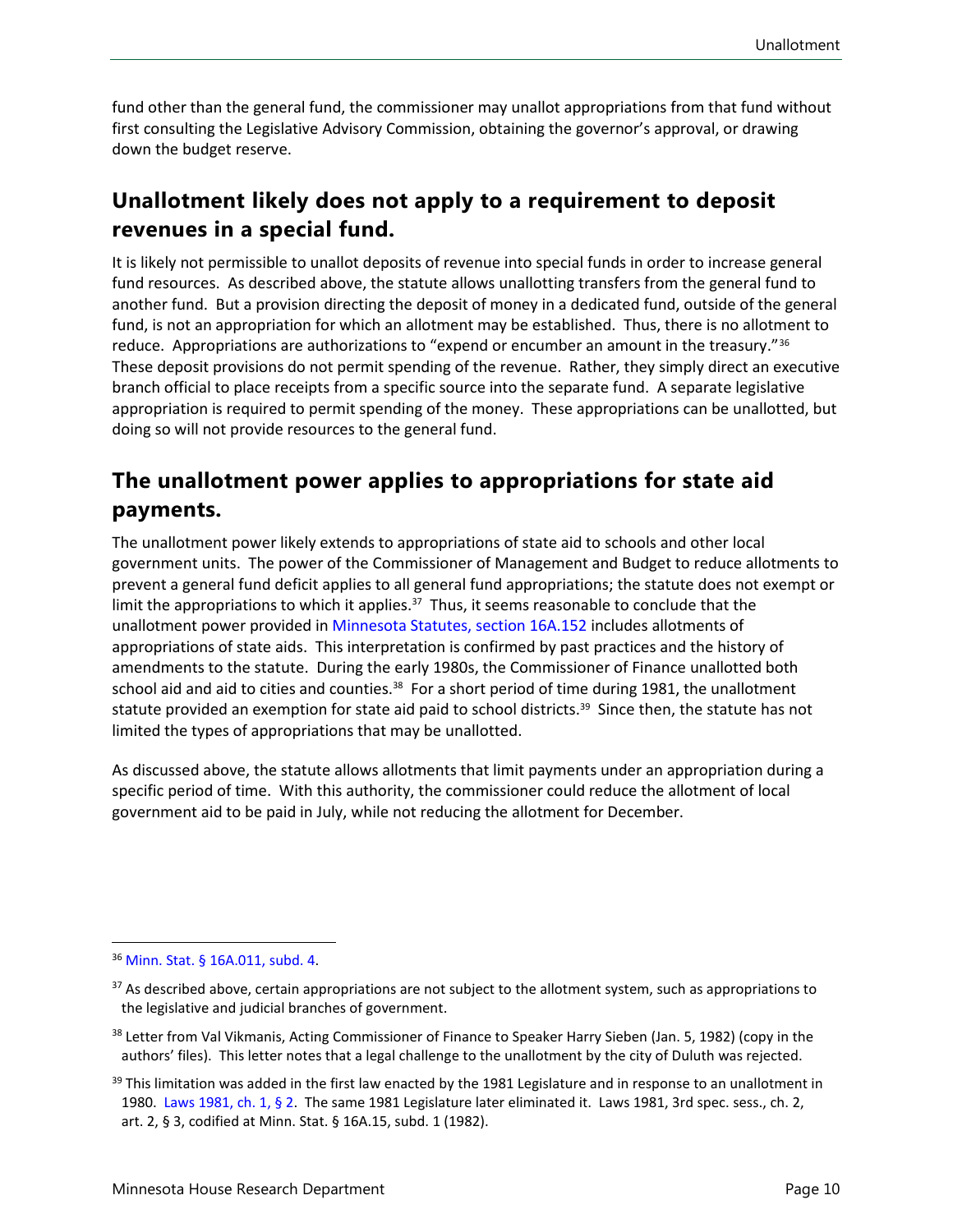#### **The extent that MMB can use unallotment to rewrite state aid formulas is unclear.**

The law is not clear on whether the Commissioner of Management and Budget can develop formulas to reduce allotments of state aid appropriations. The commissioner may be able to cut state aid payments using a newly developed formula, if the formula considers other revenues (i.e., in addition to the state aid) available to recipients of the state aid.

The statute explicitly authorizes the commissioner to "consider other sources of revenue available to recipients of state appropriations and may apply allotment reductions based on all sources of revenue available."<sup>[40](#page-10-0)</sup> The legislature added this provision to the statute in 1983.<sup>41</sup> Its exact effect is unclear. However, it may allow the commissioner to cut state aid using formulas that take into account other revenues available to the recipients.

It is unlikely that the commissioner can establish separate allotments for each recipient of state aid and, then, selectively reduce the amounts for individual local governments. Arguably, the commissioner cannot do so because the individual payments are not separate allotments that can be reduced.

Reductions, instead, must be across broader categories (i.e., a percentage of aid). Given this limitation, it is possible that the legislature, in adding the "consider other sources of revenues" language, sought to give the commissioner more discretion to allocate state aid cuts. Some arguments that support this view include the following:

- Even before the language was added to the statute, the commissioner could "pick and choose" among all allotments in imposing reductions. Thus, the language was not necessary to allow the commissioner to choose among allotments based on other revenues. Given that, the 1983 amendment could have been intended to also allow the commissioner to make state aid cuts in this manner, even if the individual aid entitlements are not separate allotments.
- Prior to the 1983 amendment, the authors of this publication understand that legislative discussions occurred regarding the best way to cut aid to schools and other local units when reductions are made. These discussions typically focused on whether aid should be cut across the board (i.e., as a simple fraction of aid) or in proportion to broader measures of the local unit's revenues (typically levy plus aid). Since 1983, legislatively enacted aid reductions usually have been distributed in the latter fashion. Some local governments rely much more heavily on state aid than others. Therefore, across-the-board cuts in aid fall more heavily on these units relative to their resources than on units less dependent on aid. These aid-dependent units tend to be local governments with smaller local tax bases and/or greater evidence of need under the formulas.
- The wording of the second half of the sentence of the 1983 amendment lends support to this view. It states the commissioner "may apply allotment reductions based on all sources of revenue available."<sup>[42](#page-10-2)</sup> In this regard, it is worth noting the subtle difference in language—

<span id="page-10-0"></span><sup>40</sup> [Minn. Stat. § 16A.152,](https://www.revisor.mn.gov/statutes/cite/16a.152) subd. 4(d).

<span id="page-10-1"></span><sup>&</sup>lt;sup>41</sup> [Laws 1983, ch. 342](https://www.revisor.mn.gov/laws/1983/0/Session+Law/Chapter/342/), art. 18, § 1, codified as Minn. Stat. § 16A.15, subd. 1 (1984) (since renumbered to be § 16A.152, subd. 4).

<span id="page-10-2"></span><sup>&</sup>lt;sup>42</sup> [Minn. Stat. § 16A.152,](https://www.revisor.mn.gov/statutes/cite/16a.152) subd.  $4(d)$  [emphasis added].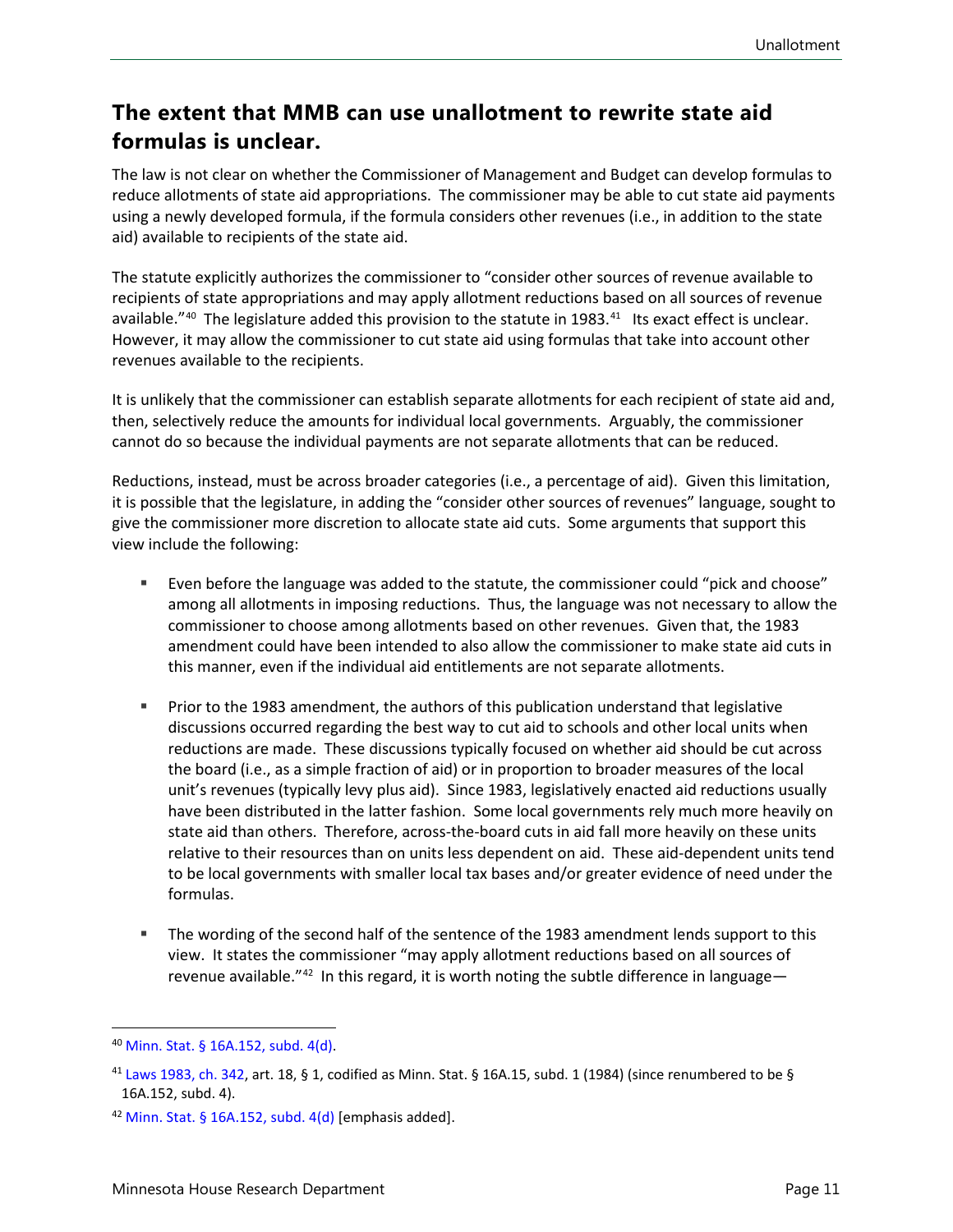"apply[ing]" a reduction, as opposed to simply reducing allotments. This could suggest developing formulas or other mechanisms for cuts.

# <span id="page-11-0"></span>**Effects of Unallotment on Future Spending and Budgets**

#### **The law is unclear if later receipt of sufficient revenue automatically restores allotments or deferred statutory obligations.**

The law is unclear as to whether a reduced allotment reverts to its original level if sufficient revenues are received during the biennium to eliminate a previously anticipated budget deficit.

On one hand, an allotment is defined as an administrative limit placed on an appropriation. The statute granting the executive authority to reduce allotments does not reduce the underlying appropriation, which remains unchanged in law. Further, to put in effect an unallotment, the statute authorizes the executive to "defer or suspend" statutory obligations that would prevent effectuating the reductions. It can be argued that the terms "defer or suspend" imply that the unallotment is temporary and therefore, the unallotment ceases to have effect if there is no longer a projected deficit. Once the reduction in allotment ceases to have effect, there is authority to spend money pursuant to the original appropriation.[43](#page-11-1)

On the other hand, the statute provides only for reducing allotments. The statute does not mention reinstatement of previously reduced allotments. The lack of a statutory provision that reinstates unallotted money arguably means there is no authority or requirement to make these reinstatements.

There is a stronger argument that the Commissioner of Management and Budget has authority (as opposed to a duty) to increase a previously reduced allotment if the reduction were no longer needed to prevent a general fund shortfall. An allotment is a limit placed by the commissioner on the use of the appropriation. As long as the appropriation authority has not expired, the commissioner arguably could reverse an allotment reduction. In practice, commissioners have proposed or performed this reversal on at least two occasions[.44](#page-11-2)

<span id="page-11-1"></span><sup>43</sup> In her *Brayton* dissent, Justice (now Chief Justice) Gildea appears to believe that unallotted spending is automatically reauthorized if adequate revenues are received (presumably within the biennium). She states, "The unallotment itself does not impact the appropriation legislation; it merely delays incurring the obligation until revenue is in place to pay for it." *Brayton*, 781 N.W.2d at 379 (Gildea, L., dissenting).

<span id="page-11-2"></span><sup>44</sup> At least one Commissioner of Finance held the view that unallotments could be restored during the biennium. (This is different than requiring an unallotment to be restored, of course.) During the early 1980s, the Department of Finance used the unallotment statute in this manner to manage the state's cash flow problems. For example, in the fall of 1980, the commissioner unallotted school and local aid payments and then re-allotted them when the state had sufficient money later in the fiscal year. See letter from Val Vikmanis (Jan. 5, 1982). More recently, a Commissioner of Management and Budget used a similar rationale under authority of [Minnesota Statutes,](https://www.revisor.mn.gov/statutes/cite/16a.152) section 16A.152, subdivision 4, paragraph (c), to eliminate a projected deficit in the Arts and Cultural Heritage Fund. The commissioner stated that he may reverse all or part of the allotment reductions should a subsequent budget forecast reveal that sales tax collections had improved during the fiscal year 2016- 2017 biennium. Letter from Myron Frans, Commissioner of Management and Budget to Speaker Kurt Daudt and others (April 1, 2016) (copy in authors' files).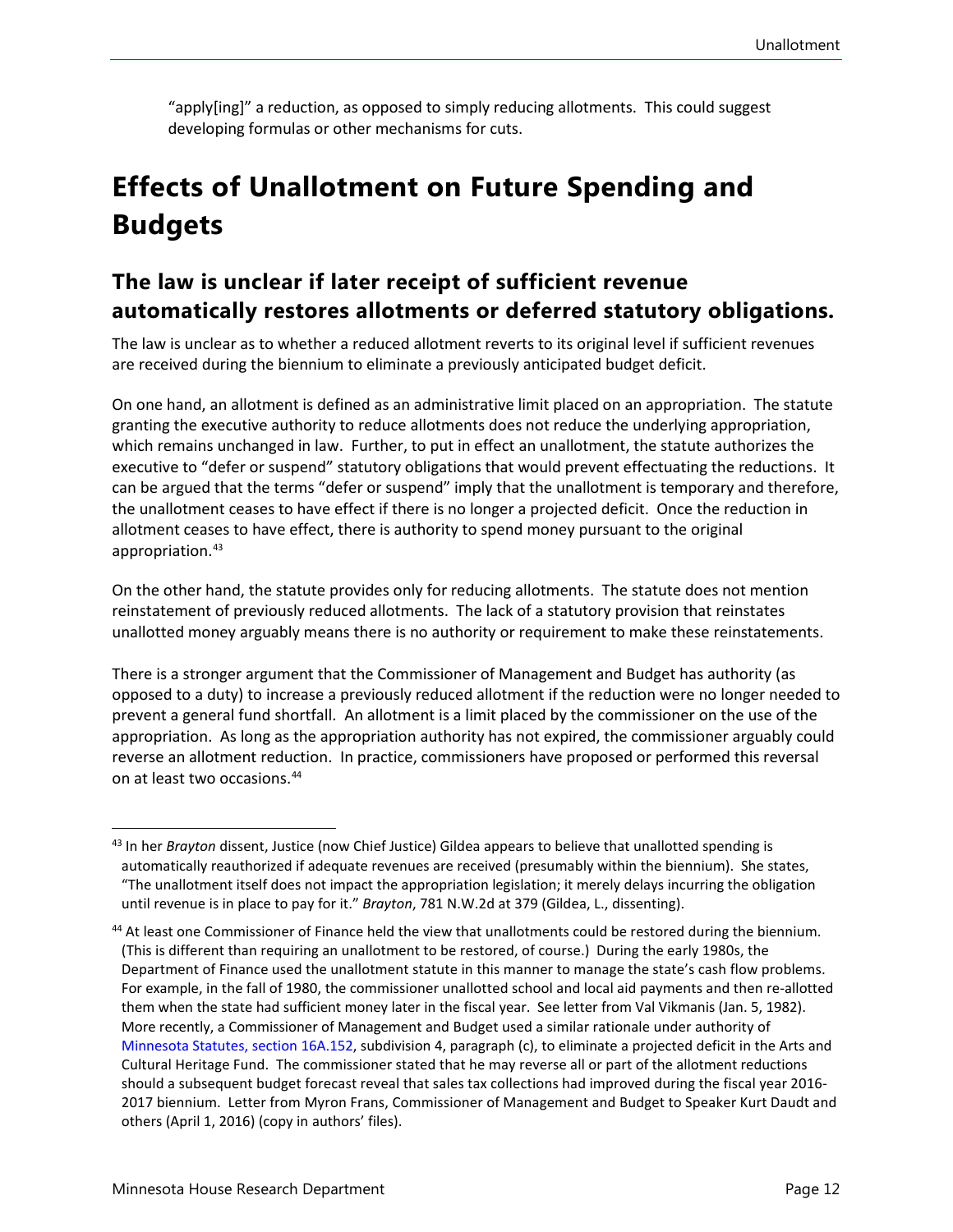It seems likely, however, that past entitlements (e.g., aid payments to political subdivisions) that were unalloted would not spring back into effect if sufficient revenues exists in a subsequent fiscal year.<sup>45</sup>

#### **Unallotment has little effect beyond the current biennium.**

Once the biennium ends, most appropriations expire. Specifically, Minnesota Statutes, section 16A.28 provides that most appropriations "lapse" at the end of the fiscal year or biennium. Once the appropriation has lapsed, the legal authority to spend money under it has ended and unallotment is therefore irrelevant.<sup>[46](#page-12-1)</sup> However, some appropriations are not subject to the lapse statute. An unallotment of one of these appropriations could, in theory, become null, and the authority to spend under the appropriation could resume in the next biennium if there is sufficient money in the fund from which the appropriation was made. However, the statute makes no provision for such a result.

#### **The law does not specify how unallotments are to be reflected in the base budget.**

The law specifying the format for the governor's budget proposal does not explicitly address the effect of unallotments on the base budget. It provides in part that:

Tables listing expenditures for the next biennium must show the appropriation base for each year. The appropriation base is the amount appropriated for the second year of the current biennium. The tables must separately show any adjustments to the base required by current law or policies of the commissioner of management and budget.<sup>47</sup>

The statute is not entirely clear regarding how an amount that is unallotted in one biennium should be reflected in an agency's base budget when the governor submits a budget proposal for the next biennium. On one hand, the statute defines the base as the "amount appropriated." A literal reading of the statute would exclude the effect of unallotment. The amount appropriated generally would be the amount specified by the law (i.e., before any reduction under the unallotment statute). Moreover, the reference in the last sentence quoted above to "policies of the commissioner" would appear to allow latitude for the governor to treat an unallotment as an adjustment to the base, but one that must be shown separately.

By agreement, legislative and executive fiscal staff have resolved this ambiguity for purposes of budget planning and legislation tracking. Staff track unallotment as a onetime event that does not affect the base budget amount for the unalloted program or activity in subsequent fiscal years.<sup>[48](#page-12-3)</sup>

<span id="page-12-0"></span><sup>&</sup>lt;sup>45</sup> This, in fact, has been the practice to date. Commissioners of Finance and Management and Budget have unalloted various aids to local governments over the years. These reductions have all been treated as permanent reductions for the fiscal years in which they were made. This money is not repaid when there are sufficient revenues in a later year. However, the statutory aid formulas and open appropriations do continue in effect in future fiscal years, unless the legislature rewrites or repeals them.

<span id="page-12-1"></span><sup>&</sup>lt;sup>46</sup> A 1981 memorandum by the attorney general reaches the same conclusion because, among other things, "It appears axiomatic that appropriations and available funds must be considered together …." Memo from Mike Miles, Assistant Attorney General, to Wayne S. Burggraaf, Commissioner of Finance, pp. 7, 9 (April 15, 1981). However, an exemption could occur if a "specific authorizing appropriation" provided otherwise.

<span id="page-12-2"></span><sup>47</sup> [Minn. Stat. § 16A.11, subd. 3\(b\).](https://www.revisor.mn.gov/statutes/cite/16A.11)

<span id="page-12-3"></span><sup>&</sup>lt;sup>48</sup> [Minn. Stat. § 16A.152,](https://www.revisor.mn.gov/statutes/cite/16a.152) subd.  $4(a)$  [emphasis added].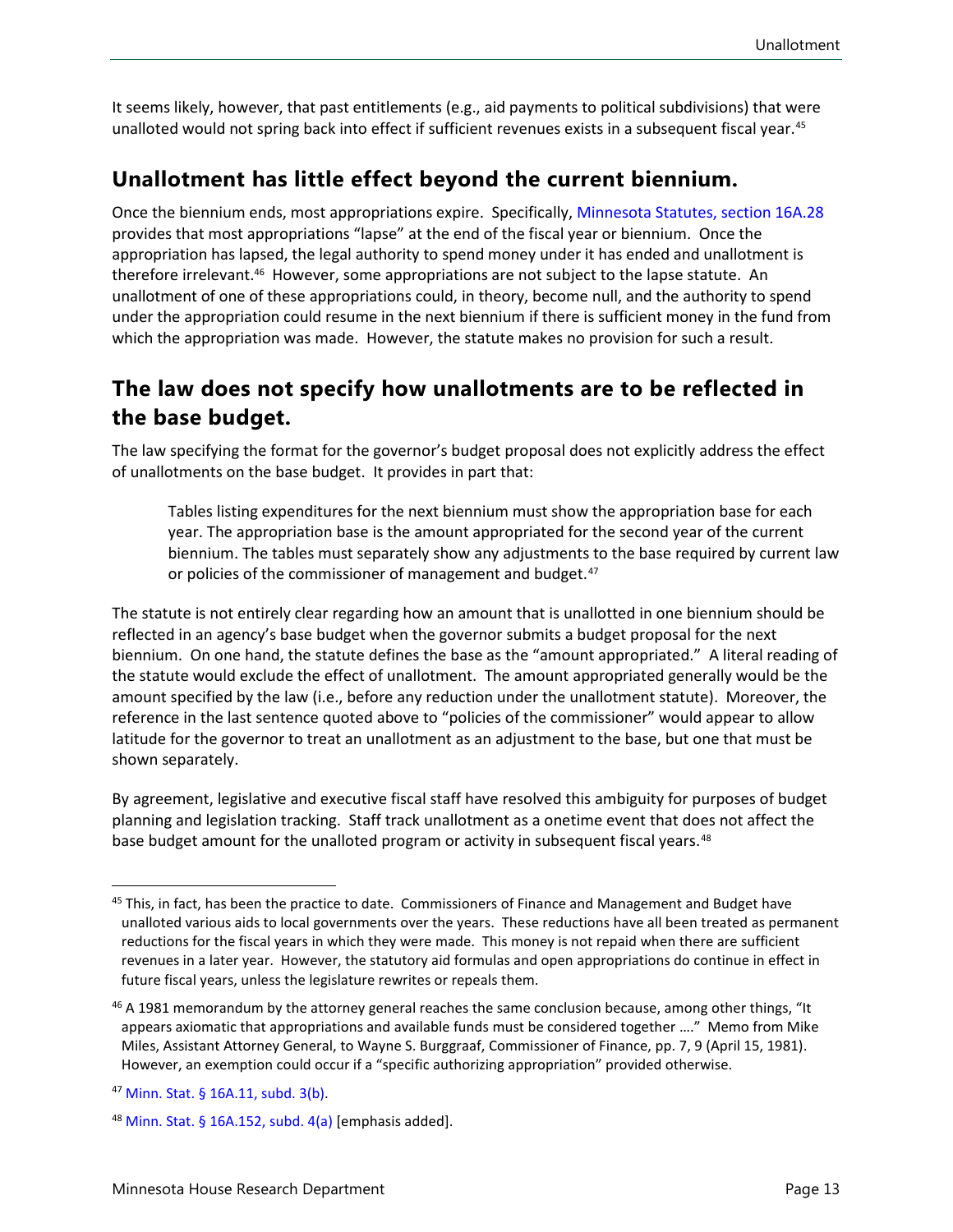#### **MMB cannot unallot appropriations for future biennia.**

The commissioner does not have the power during the current biennium to unallot appropriations for the next biennium for several reasons.

- **The plain language of the statute limits the power to the current biennium.** The unallotment statute explicitly refers to the current biennium. Its language provides: "If the commissioner determines … that the amount available for the *remainder of the biennium* will be less than needed [then the commissioner may draw down the budget reserve and, if that is insufficient, unallot]." [49](#page-13-0)
- **There is little policy rationale for extending the power to the next biennium.** It seems unlikely that the legislature intended to give such extraordinary power to the executive branch when it is not needed. The policy purpose of the unallotment power was to provide a method of ensuring the budget will be balanced as required by the constitution. In doing so, it invests extraordinary powers in the Commissioner of Management and Budget and the governor (i.e., to unilaterally reduce valid appropriations enacted by law after only notice to and comment by a small group of legislators). There is no need to vest such power in the executive branch for the appropriations in the next biennium, since the legislature and governor can make these decisions when they enact the new budget for that biennium.
- **Many of the underlying appropriations have yet to be made.** The statutory definition of an "allotment" as a limit on the amount to be spent "pursuant to an appropriation" means allotment can occur only after there has been an appropriation. If there has not been an appropriation, there cannot be an allotment, and it would seem to follow that there cannot be a reduction in an allotment. This conclusion is reinforced by the provision of the unallotment law that a deficit must be made up "by reducing unexpended allotments of any *prior appropriation* or transfer."<sup>[50](#page-13-1)</sup> Most appropriations for the next biennium will not be made until the legislature and governor act to adopt a budget.

However, the legislature has already authorized a significant portion of annual general fund spending via ongoing, statutory appropriations, including the appropriations for debt service and certain state aid and benefit programs.<sup>[51](#page-13-2)</sup> But it is highly unlikely that the sum of these statutory appropriations would exceed the general fund revenue projected for the next biennium. Thus, as a practical matter, it is highly improbable that a Commissioner of Management and Budget could now (or at some other time during the current biennium) find there is a deficit in the next biennium based solely on these statutory appropriations.

 **It is inconsistent with the Supreme Court's ruling in** *Brayton***.** The *Brayton* opinion makes clear that the unallotment power is authorized only when revenues are less than originally anticipated when a balanced budget was enacted.<sup>[52](#page-13-3)</sup> Since the budget could not yet have been enacted for a future biennium, unallotment would not be available.

<span id="page-13-0"></span><sup>&</sup>lt;sup>49</sup> [Minn. Stat. § 16A.152,](https://www.revisor.mn.gov/statutes/cite/16a.152) subd.  $4(a)$  [emphasis added].

<span id="page-13-1"></span> $50$  [Minn. Stat. § 16A.152,](https://www.revisor.mn.gov/statutes/cite/16a.152) subd. 4(b) [emphasis added].

<span id="page-13-2"></span><sup>51</sup> *See, e.g.*, [Minn. Stat. § 290A.23](https://www.revisor.mn.gov/statutes/cite/290A.23) (open statutory appropriation for property tax refund programs); [§ 477A.03](https://www.revisor.mn.gov/statutes/cite/477A.03) (open statutory appropriations for local government aid and county program aid).

<span id="page-13-3"></span><sup>52</sup> *Brayton*, 781 N.W.2d at 366-69.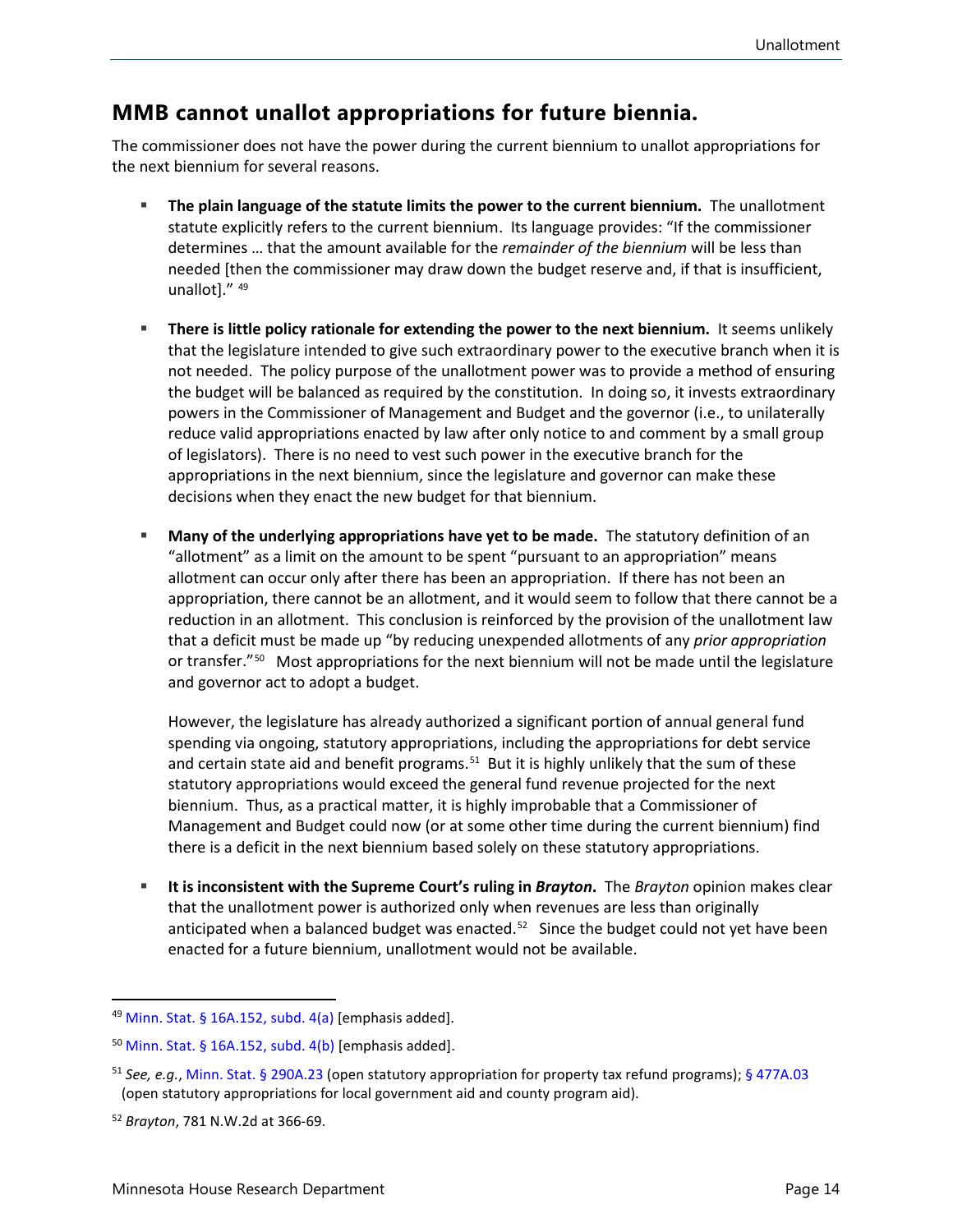### <span id="page-14-0"></span>**Appendix: Minnesota Statutes 2018 § 16A.152**

#### **16A.152 BUDGET RESERVE AND CASH FLOW ACCOUNTS.**

Subdivision 1. **Cash flow account established.** A cash flow account is created in the general fund in the state treasury. Amounts in the cash flow account shall remain in the account until drawn down and used to meet cash flow deficiencies resulting from uneven distribution of revenue collections and required expenditures during a fiscal year.

Subd. 1a. **Budget reserve.** A budget reserve account is created in the general fund in the state treasury. The commissioner of management and budget shall transfer to the budget reserve account on July 1 of each odd-numbered year any amounts specifically appropriated by law to the budget reserve.

Subd. 1b. **Budget reserve level.** (a) The commissioner of management and budget shall calculate the budget reserve level by multiplying the current biennium's general fund nondedicated revenues and the most recent budget reserve percentage under subdivision 8.

(b) If, on the basis of a November forecast of general fund revenues and expenditures, the commissioner of management and budget determines that there will be a positive unrestricted general fund balance at the close of the biennium and that the provisions of subdivision 2, paragraph (a), clauses (1), (2), (3), and (4), are satisfied, the commissioner shall transfer to the budget reserve account in the general fund the amount necessary to increase the budget reserve to the budget reserve level determined under paragraph (a). The amount of the transfer authorized in this paragraph shall not exceed 33 percent of the positive unrestricted general fund balance determined in the forecast.

Subd. 2. **Additional revenues; priority.** (a) If on the basis of a forecast of general fund revenues and expenditures, the commissioner of management and budget determines that there will be a positive unrestricted budgetary general fund balance at the close of the biennium, the commissioner of management and budget must allocate money to the following accounts and purposes in priority order:

(1) the cash flow account established in subdivision 1 until that account reaches \$350,000,000;

(2) the budget reserve account established in subdivision 1a until that account reaches \$1,596,522,000;

(3) the amount necessary to increase the aid payment schedule for school district aids and credits payments in section 127A.45 to not more than 90 percent rounded to the nearest tenth of a percent without exceeding the amount available and with any remaining funds deposited in the budget reserve;

(4) the amount necessary to restore all or a portion of the net aid reductions under section 127A.441 and to reduce the property tax revenue recognition shift under section 123B.75, subdivision 5, by the same amount; and

(5) the clean water fund established in section 114D.50 until \$22,000,000 has been transferred into the fund.

(b) The amounts necessary to meet the requirements of this section are appropriated from the general fund within two weeks after the forecast is released or, in the case of transfers under paragraph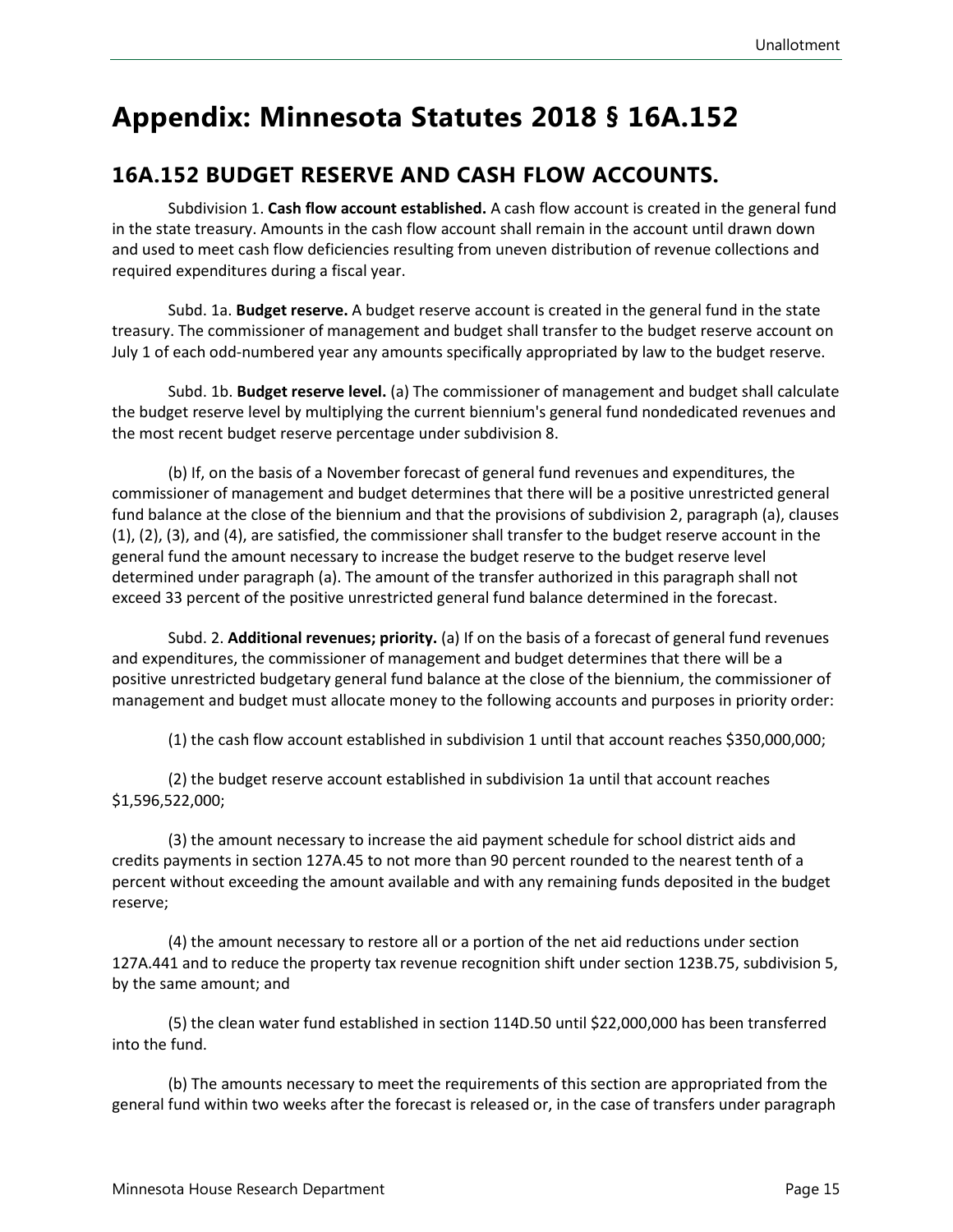(a), clauses (3) and (4), as necessary to meet the appropriations schedules otherwise established in statute.

(c) The commissioner of management and budget shall certify the total dollar amount of the reductions under paragraph (a), clauses (3) and (4), to the commissioner of education. The commissioner of education shall increase the aid payment percentage and reduce the property tax shift percentage by these amounts and apply those reductions to the current fiscal year and thereafter.

(d) Paragraph (a), clause (5), expires after the entire amount of the transfer has been made.

Subd. 3. **Use.** The use of the budget reserve should be governed by principles based on the full economic cycle rather than the budget cycle. The budget reserve may be used when a negative budgetary balance is projected and when objective measures, such as reduced growth in total wages, retail sales, or employment, reflect downturns in the state's economy.

Subd. 4. **Reduction.** (a) If the commissioner determines that probable receipts for the general fund will be less than anticipated, and that the amount available for the remainder of the biennium will be less than needed, the commissioner shall, with the approval of the governor, and after consulting the Legislative Advisory Commission, reduce the amount in the budget reserve account as needed to balance expenditures with revenue.

(b) An additional deficit shall, with the approval of the governor, and after consulting the Legislative Advisory Commission, be made up by reducing unexpended allotments of any prior appropriation or transfer. Notwithstanding any other law to the contrary, the commissioner is empowered to defer or suspend prior statutorily created obligations which would prevent effecting such reductions.

(c) If the commissioner determines that probable receipts for any other fund, appropriation, or item will be less than anticipated, and that the amount available for the remainder of the term of the appropriation or for any allotment period will be less than needed, the commissioner shall notify the agency concerned and then reduce the amount allotted or to be allotted so as to prevent a deficit.

(d) In reducing allotments, the commissioner may consider other sources of revenue available to recipients of state appropriations and may apply allotment reductions based on all sources of revenue available.

(e) In like manner, the commissioner shall reduce allotments to an agency by the amount of any saving that can be made over previous spending plans through a reduction in prices or other cause.

Subd. 5. **Restoration.** The restoration of the budget reserve should be governed by principles based on the full economic cycle rather than the budget cycle. Restoration of the budget reserve should occur when objective measures, such as increased growth in total wages, retail sales, or employment, reflect upturns in the state's economy. The budget reserve should be restored before new or increased spending commitments are made.

Subd. 6. **Notice to committees.** The commissioner shall notify the committees on finance and taxes and tax laws of the senate and the committees on ways and means and taxes of the house of representatives of a reduction in an allotment under this section. The notice must be in writing and delivered within 15 days of the commissioner's act. The notice must specify:

(1) the amount of the reduction in the allotment;